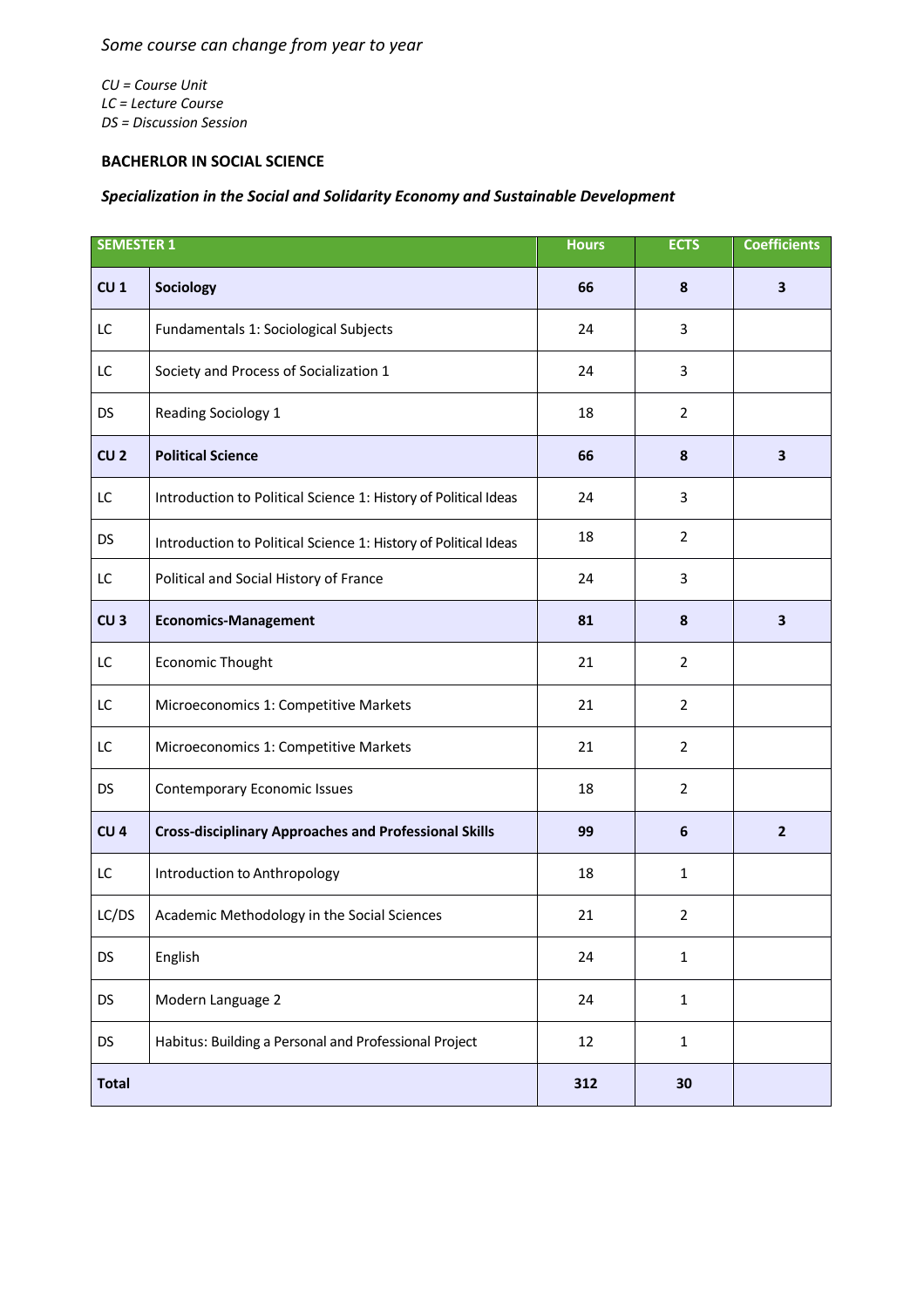| <b>SEMESTER 2</b> |                                                              | <b>Hours</b> | <b>ECTS</b>    | <b>Coefficients</b>     |
|-------------------|--------------------------------------------------------------|--------------|----------------|-------------------------|
| CU <sub>1</sub>   | Sociology                                                    | 66           | 8              | $\overline{\mathbf{3}}$ |
| LC                | Fundamentals 2: Sociological Subjects                        | 24           | 3              |                         |
| LC                | Society and the Socialization Process 2                      | 24           | 3              |                         |
| <b>DS</b>         | <b>Reading Sociology 2</b>                                   | 18           | $\overline{2}$ |                         |
| CU <sub>2</sub>   | <b>Political Science</b>                                     | 81           | 8              | 3                       |
| LC                | Introduction to Political Science 2: Political Sociology     | 21           | $\overline{2}$ |                         |
| <b>DS</b>         | <b>Political Sociology</b>                                   | 18           | $\overline{2}$ |                         |
| LC                | History and Theories of Democracy                            | 21           | $\overline{2}$ |                         |
| LC                | History of International Relations: 20 <sup>th</sup> Century | 21           | $\overline{2}$ |                         |
| CU <sub>3</sub>   | <b>Economics-Management</b>                                  | 66           | 8              | $\overline{\mathbf{3}}$ |
| LC                | Contemporary Economic Issues 1: Growth                       | 24           | 3              |                         |
| LC                | Contemporary Economic Issues 2: Policy Trends                | 24           | 3              |                         |
| <b>DS</b>         | <b>Contemporary Economic Issues</b>                          | 18           | $\overline{2}$ |                         |
| CU <sub>4</sub>   | <b>Cross-disciplinary Approaches and Professional Skills</b> | 99           | 6              | $\overline{2}$          |
| LC                | <b>Public Ethics</b>                                         | 21           | $\overline{2}$ |                         |
| LC                | Social and Solidarity Economy and Sustainable Development    | 18           | 1              |                         |
| <b>DS</b>         | English                                                      | 24           | $\mathbf 1$    |                         |
| DS                | LV <sub>2</sub>                                              | 24           | $\mathbf{1}$   |                         |
| <b>DS</b>         | Habitus: Building a Personal and Professional Project        | 12           | $\mathbf{1}$   |                         |
| <b>Total</b>      |                                                              | 312          | 30             |                         |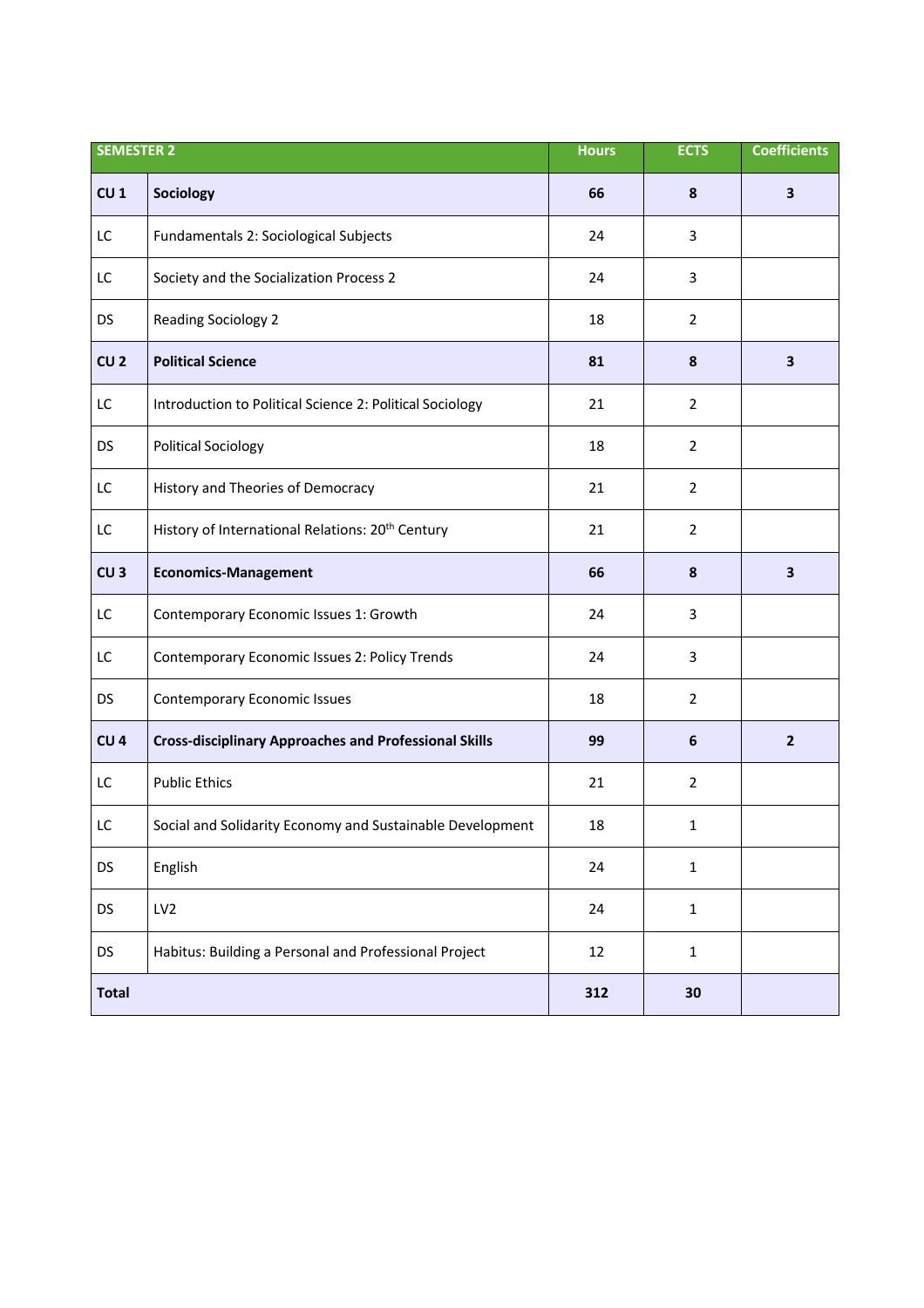| <b>SEMESTER 3</b> |                                                                | <b>Hours</b> | <b>ECTS</b>    | <b>Coefficients</b>     |
|-------------------|----------------------------------------------------------------|--------------|----------------|-------------------------|
| CU <sub>1</sub>   | Sociology                                                      | 66           | 8              | 3                       |
| LC                | Sociology of the Family                                        | 24           | 3              |                         |
| LC                | <b>Urban Sociology</b>                                         | 24           | 3              |                         |
| DS                | <b>Practicing Sociology 1</b>                                  | 18           | $\overline{2}$ |                         |
| CU <sub>2</sub>   | <b>Political Science</b>                                       | 66           | 8              | 3                       |
| LC                | Institutions and Political Life under the Fifth Republic       | 24           | 3              |                         |
| LC                | Theories and Sociology of International Relations              | 24           | 3              |                         |
| <b>DS</b>         | Theories and Sociology of International Relations              | 18           | $\overline{2}$ |                         |
| CU <sub>3</sub>   | <b>Economics-Management</b>                                    | 81           | 8              | $\overline{\mathbf{3}}$ |
| LC                | Microeconomics 2: Economics and Competition Policy             | 21           | 2              |                         |
| LC                | New Theories and Economic Practices                            | 21           | 2              |                         |
| LC                | Management: Accounting and Financial Analysis for<br>Companies | 21           | $\overline{2}$ |                         |
| <b>DS</b>         | Management: Accounting and Financial Analysis for<br>Companies | 18           | $\overline{2}$ |                         |
| CU <sub>4</sub>   | <b>Cross-disciplinary Approaches and Professional Skills</b>   | 84           | 6              | $\overline{2}$          |
| <b>DS</b>         | Quantitative Techniques Applied to the Social Sciences         | 24           | 3              |                         |
| DS                | English                                                        | 24           | 1              |                         |
| <b>DS</b>         | Modern Language 2                                              | 24           | $\mathbf{1}$   |                         |
| <b>DS</b>         | Habitus: Building a Personal and Professional Project          | 12           | $\mathbf{1}$   |                         |
| <b>Total</b>      |                                                                | 297          | 30             |                         |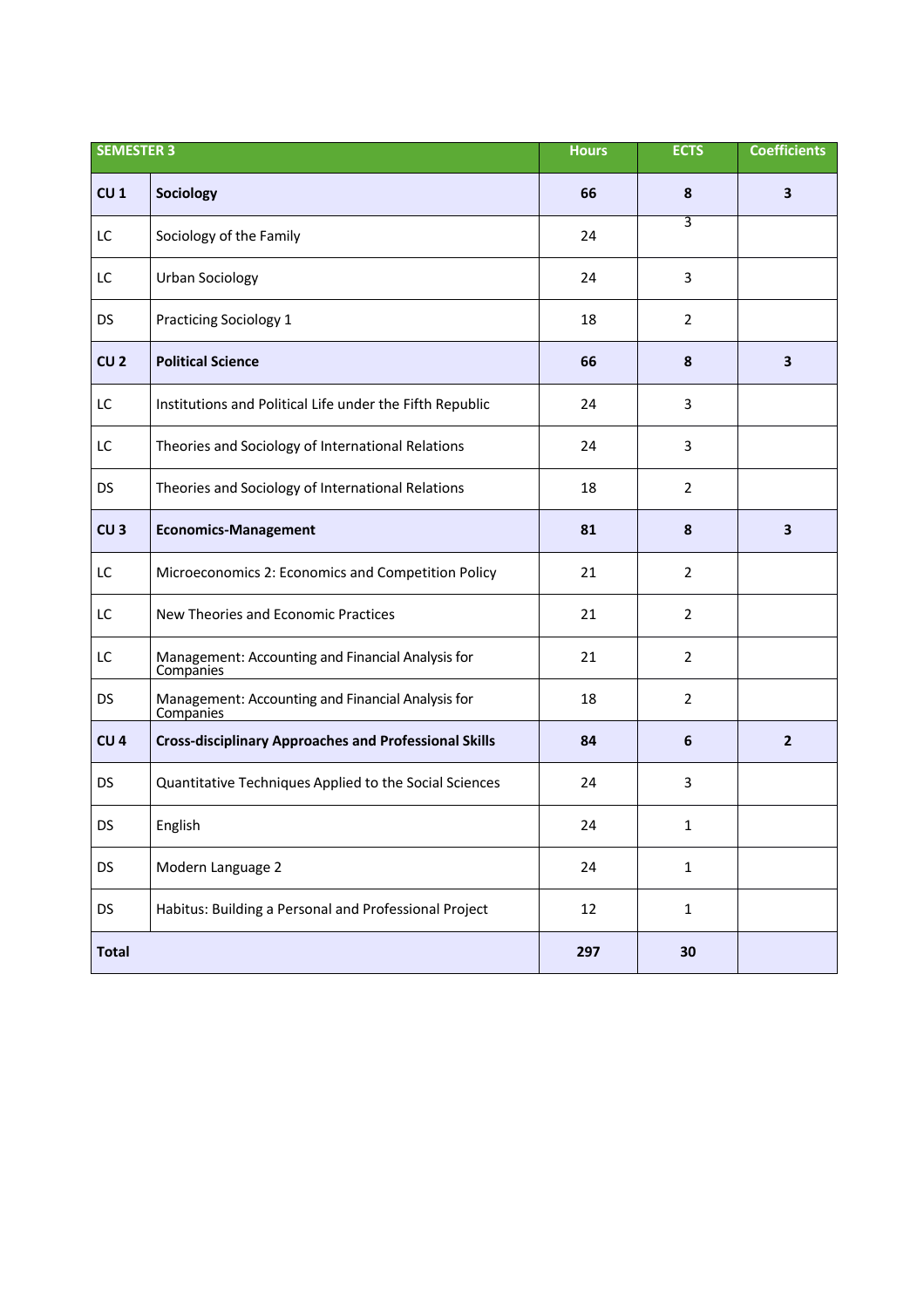| <b>SEMESTER 4</b> |                                                              | <b>Hours</b> | <b>ECTS</b>    | <b>Coefficients</b>     |
|-------------------|--------------------------------------------------------------|--------------|----------------|-------------------------|
| CU <sub>1</sub>   | <b>Economics and Management</b>                              | 84           | 8              | 3                       |
| LC                | Knowledge Management                                         | 24           | 3              |                         |
| LC                | Theory of Organizations                                      | 21           | $\overline{2}$ |                         |
| LC                | <b>Strategic Management</b>                                  | 21           | $\overline{2}$ |                         |
| <b>DS</b>         | <b>Business Game</b>                                         | 18           | 1              |                         |
| CU <sub>2</sub>   | Social and Solidarity Economy and Sustainable Development    | 66           | 8              | $\overline{\mathbf{3}}$ |
| LC                | Sustainable Development in the Anthropocene                  | 24           | 3              |                         |
| LC                | Integral Ecology and the Ethics of Solidarity                | 24           | 3              |                         |
| <b>DS</b>         | Sustainable Development Indicators                           | 18           | $\overline{2}$ |                         |
| CU <sub>3</sub>   | Sociology                                                    | 66           | 8              | 3                       |
| LC                | Sociology of Conflict and Collective Action                  | 24           | 3              |                         |
| LC                | Sociology of Work                                            | 24           | 3              |                         |
| <b>DS</b>         | Practicing the Social Sciences 2                             | 18           | 2              |                         |
| CU <sub>4</sub>   | <b>Cross-disciplinary Approaches and Professional Skills</b> | 93           | 6              | $\mathbf{2}$            |
| LC                | <b>Ethics and Society</b>                                    | 21           | $\overline{2}$ |                         |
| DS                | <b>Grand Cours ICP</b>                                       | 12           | 1              |                         |
| <b>DS</b>         | English                                                      | 24           | $\mathbf{1}$   |                         |
| <b>DS</b>         | Modern Language 2                                            | 24           | $\mathbf{1}$   |                         |
| <b>DS</b>         | Habitus: Building a Personal and Professional Project        | 12           | $\mathbf{1}$   |                         |
| <b>Total</b>      |                                                              | 309          | 30             |                         |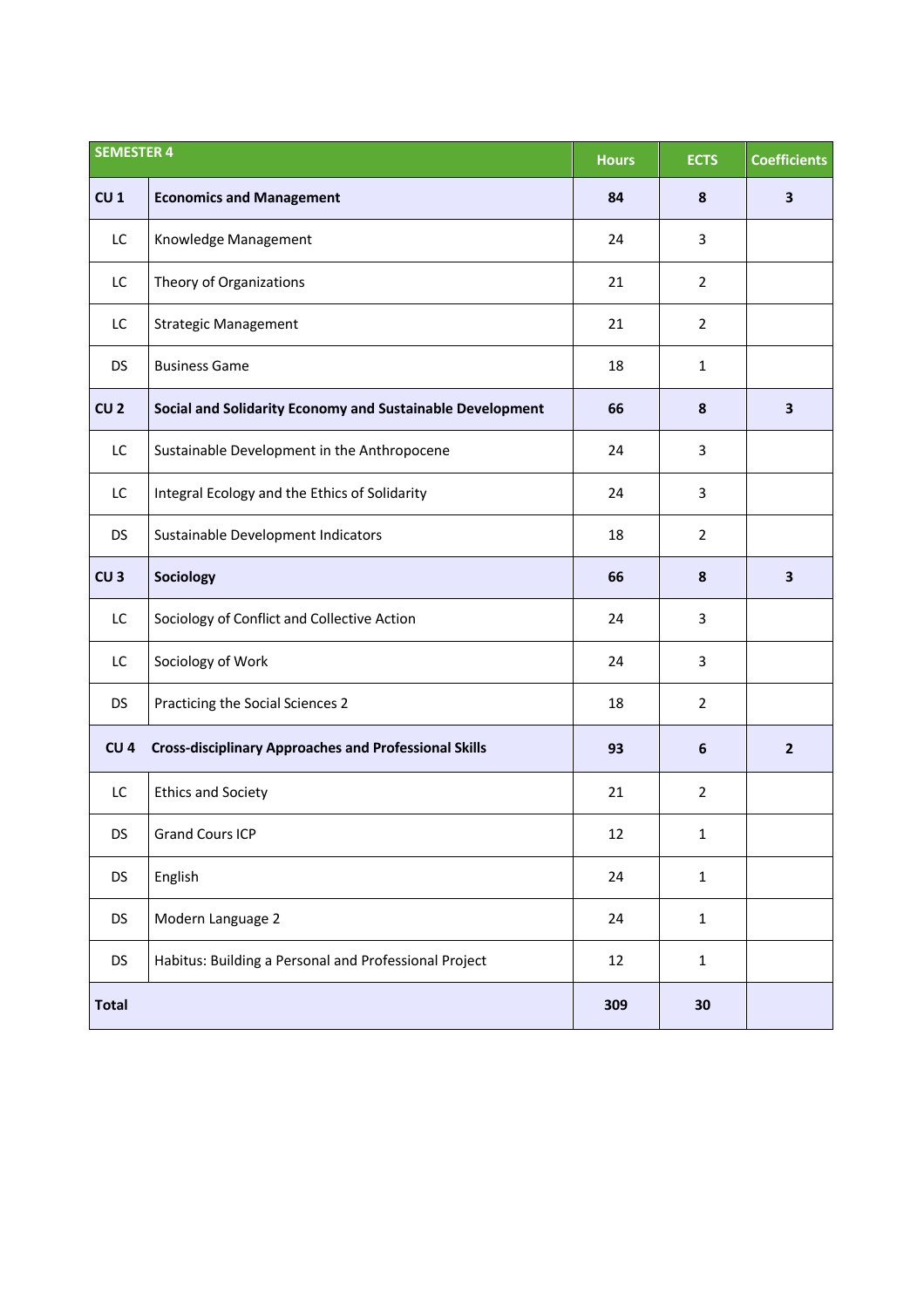| <b>SEMESTER 5</b> |                                                                      | <b>Hours</b> | <b>ECTS</b>    | <b>Coefficients</b>     |
|-------------------|----------------------------------------------------------------------|--------------|----------------|-------------------------|
| CU <sub>1</sub>   | <b>Economics and Management</b>                                      | 66           | 8              | $\overline{\mathbf{3}}$ |
| LC                | <b>Economics of Globalization</b>                                    | 24           | 3              |                         |
| LC                | <b>Entrepreneurship and Project Management</b>                       | 24           | 3              |                         |
| <b>DS</b>         | Social Entrepreneurship                                              | 18           | 2              |                         |
| CU <sub>2</sub>   | Social and Solidarity Economy and Sustainable Development            | 66           | 8              | $\overline{\mathbf{3}}$ |
| LC                | Law of Social Structures                                             | 24           | 3              |                         |
| LC                | Social and Solidary Economy: Comparative International<br>Approaches | 24           | 3              |                         |
| <b>DS</b>         | Social Law: Practical Introduction                                   | 18           | $\overline{2}$ |                         |
| CU <sub>3</sub>   | Sociology                                                            | 66           | 8              | $\overline{\mathbf{3}}$ |
| LC                | Sociology of Integration and Exclusion                               | 24           | 3              |                         |
| LC                | <b>Social Public Policies</b>                                        | 24           | 3              |                         |
| <b>DS</b>         | Writing Workshop and Visual Sociology 1                              | 18           | $\overline{2}$ |                         |
| CU <sub>4</sub>   | <b>Cross-disciplinary Approaches and Professional Skills</b>         | 93           | 6              | $\overline{2}$          |
| LC                | <b>Business Ethics and Governance</b>                                | 21           | $\overline{2}$ |                         |
| <b>DS</b>         | Academic Methodology: Writing a Professional Experience<br>Report    | 12           | $\mathbf{1}$   |                         |
| <b>DS</b>         | English                                                              | 24           | $\mathbf 1$    |                         |
| <b>DS</b>         | LV <sub>2</sub>                                                      | 24           | $\mathbf{1}$   |                         |
| <b>DS</b>         | Habitus: Building a Personal and Professional Project                | 12           | $\mathbf{1}$   |                         |
| <b>Total</b>      |                                                                      | 291          | 30             |                         |